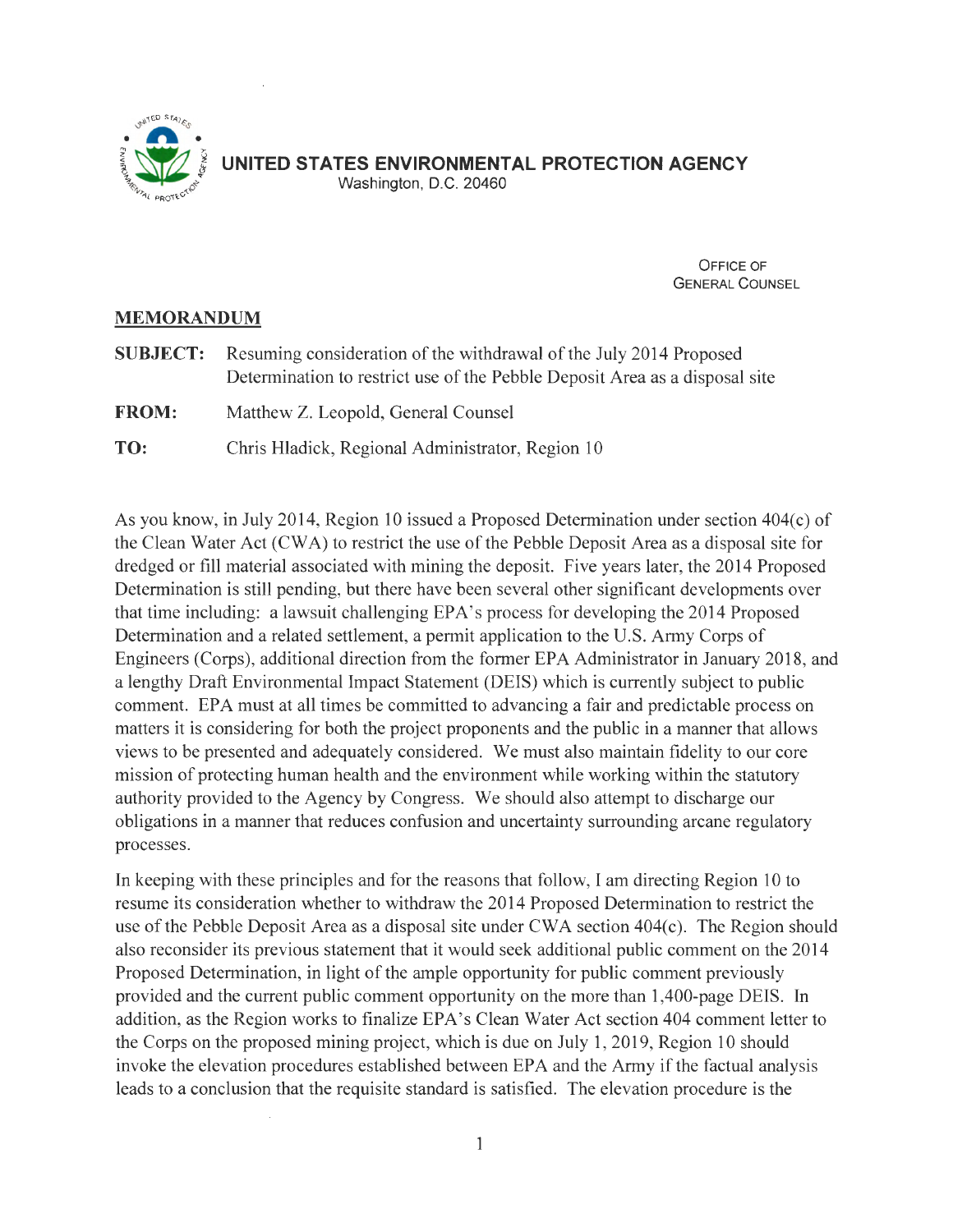longstanding, well-understood, and agreed-upon process that the agencies have utilized for more than two decades if a project as proposed may result in substantial and unacceptable impacts to aquatic resources of national importance. As you know, the elevation procedure is exercised in conjunction with a pending permit application, not preemptively, and when circumstances justify, it allows EPA to continue to work with the Corps as it considers public comments and develops the Record of Decision on the permit.

By making an up-or-down decision on the 2014 Proposed Determination and by invoking these well-understood elevation procedures, Region 10 can discharge its obligations under the law and take two significant steps toward restoring normal order to this protracted and uncertain process.

## *I. Background*

EPA agreed to initiate a process to propose to withdraw the 2014 Proposed Determination as part of a May 2017 settlement agreement with the Pebble Limited Partnership (PLP), whose subsidiaries own the mineral claims to the Pebble deposit. The settlement agreement resolved PLP's outstanding legal claims against EPA. In July 2017, Region 10 published a proposal to withdraw the 2014 Proposed Determination. The notice opened a three-month-long public comment period, during which EPA held two public hearings in the watershed area and consulted with federally recognized tribal governments and Alaska Native Claims Settlement Act Regional and Village Corporations with lands in the watershed.

In December 2017, PLP submitted a CWA section 404 permit application to the Corps that proposes to develop a mine in the Pebble Deposit Area. The Corps then invited relevant federal and state agencies, including EPA, to cooperate on the development of the DEIS under the National Environmental Policy Act ("NEPA"). The Corps released a DEIS for public comment in February 2019; this public comment period is scheduled to close on July 1, 2019.

On January 26, 2018, EPA announced that it was "suspending th[ e] withdrawal proceeding and leaving the [2014] Proposed Determination in place" at that time. EPA's decision neither terminated the withdrawal proceeding nor advanced to the next stage of the regulatory process. Rather, the action "suspend[ed] the proceeding to withdraw the 2014 Proposed Determination and le[ft] that Determination in place" subject to future action by the Agency. At that time, Region 10 indicated an intent "at a future time to solicit public comment on what further steps, if any, the Agency should take in the section 404(c) process."

On March 22, 2019, the EPA Administrator signed a one-time delegation of authority to the General Counsel to "perform all functions and responsibilities retained by the Administrator or previously delegated to the Assistant Administrator for Water related to the Pebble Deposit Area, Southwest Alaska," which includes the pending 404(c) action and withdrawal proceeding.

# *II. Resumption of withdrawal proceeding*

By this memorandum, I am directing Region 10 to continue its deliberations regarding whether to withdraw the 2014 Proposed Determination or, alternatively, decide to leave the 2014 Proposed Determination in place. This step is appropriate for several reasons.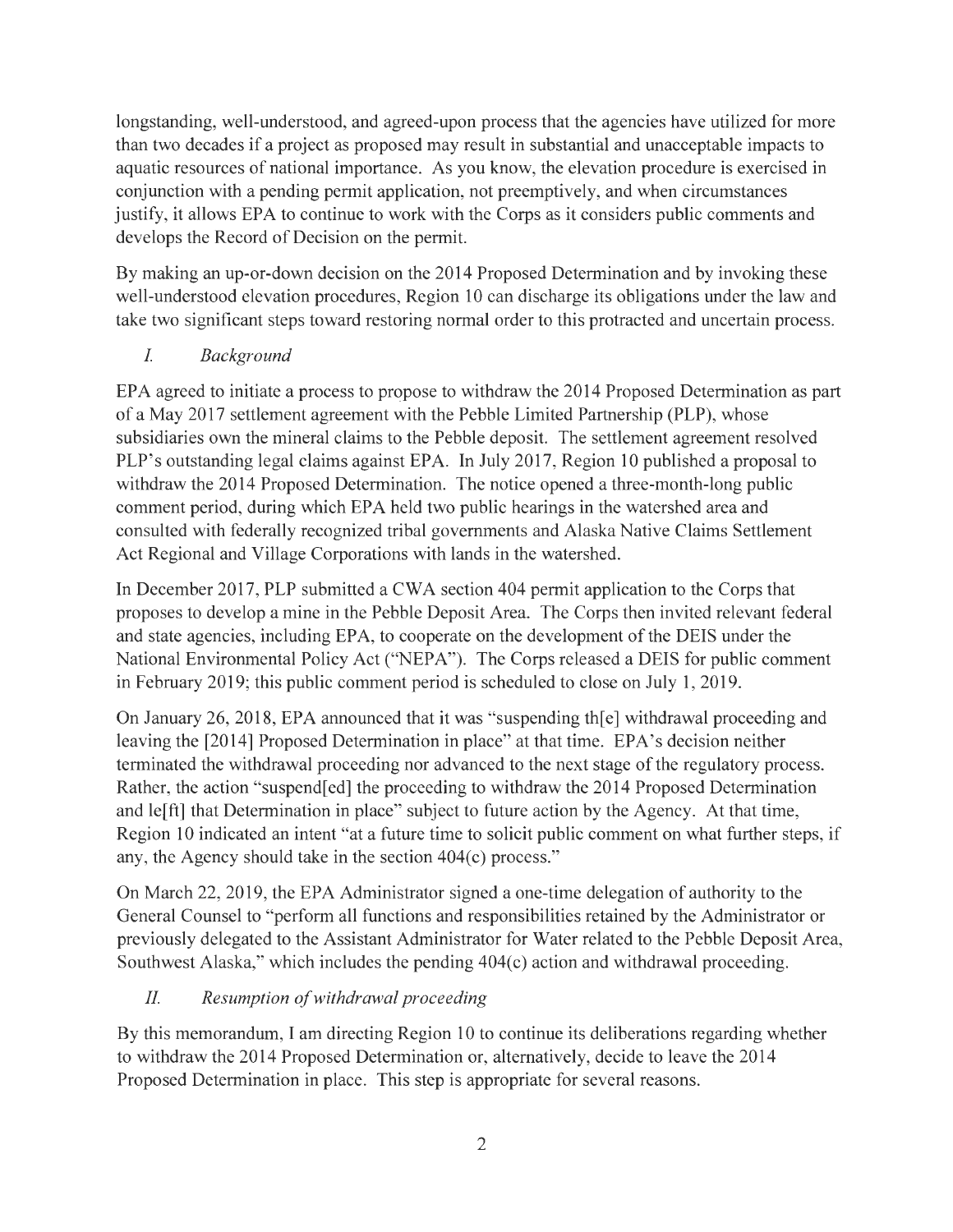As part ofEPA's settlement agreement with PLP, EPA committed to "initiate *a process* to propose to withdraw the 2014 Proposed Determination." Although EPA has discharged this obligation by Region 10 issuing the July 2017 notice, the subsequent "suspension" calls this "process" into question, particularly given that EPA's regulations governing the exercise of section 404(c) neither use the phrase nor contemplate a "suspension." To resolve any ambiguity about EPA's full compliance with the regulations and settlement agreement, lifting the suspension is appropriate.

Furthermore, the continued "suspension" causes confusion about the status of the 2014 Proposed Determination, PLP's permit application, and the withdrawal proceeding itself. EPA's regulations provide a specific time period for the Regional Administrator to decide whether to withdraw the 2014 Proposed Determination or prepare a Recommended Determination. In consultation with the former Administrator, Region 10 extended those time frames and allowed for an additional public comment period. Some members of the public appear to have interpreted EPA's "suspension" as a final decision on the withdrawal proceeding, which it was not. Other members of the public misunderstood EPA's "suspension" as a final decision on PLP's permit application to the Corps, which it was not. Thus, to remove any confusion and uncertainty, Region 10 should lift the "suspension" and withdraw the 2014 Proposed Determination or decide to leave it in place. By making a decision one way or the other, the Region will provide much-needed clarity and transparency to the public on this issue.

Additionally, the Agency has significant new information to inform its decision-making. At the time Region 10 suspended the withdrawal proceeding—just one month after PLP's permit application was submitted to the Corps—the Agency had yet to review the application and associated supporting documents in detail. It is now undertaking this review as a part of its work under NEPA and the CWA. The Agency's review, in conjunction with its analysis of the Corps' DEIS, gives me confidence that the permit review process can inform the Region's consideration of whether to withdraw the 2014 Proposed Determination.

#### *JJJ Reevaluation of additional comment period*

At the time the Region suspended the withdrawal proceeding, it indicated that it would seek additional public comment voluntarily "at a future time ... on what further steps, if any, the Agency should take in the section 404(c) process." The Region, however, did not specify when it would seek additional public comment, what would be the scope of the public comments sought, and what would be the purpose of seeking additional comment. The Region should reevaluate the need for additional comment in light of the multiple rounds of public comment periods that the Agency has undertaken since 2011 regarding potential mining of the Pebble deposit. Indeed, the Region solicited public comments on the draft Bristol Bay Watershed Assessment in 2012 and 2013 and received approximately 1.1 million comments. The Agency solicited public comments on the Proposed Determination in 2014 and received approximately 670,000 comments. And the July 2017 notice proposing to withdraw the 2014 Proposed Determination elicited another 1 million public comments. Most recently, the public now has had an opportunity to provide the Corps with comments on its DEIS as part of the Corps' compliance with the NEPA process in consideration of PLP's permit application. The Region